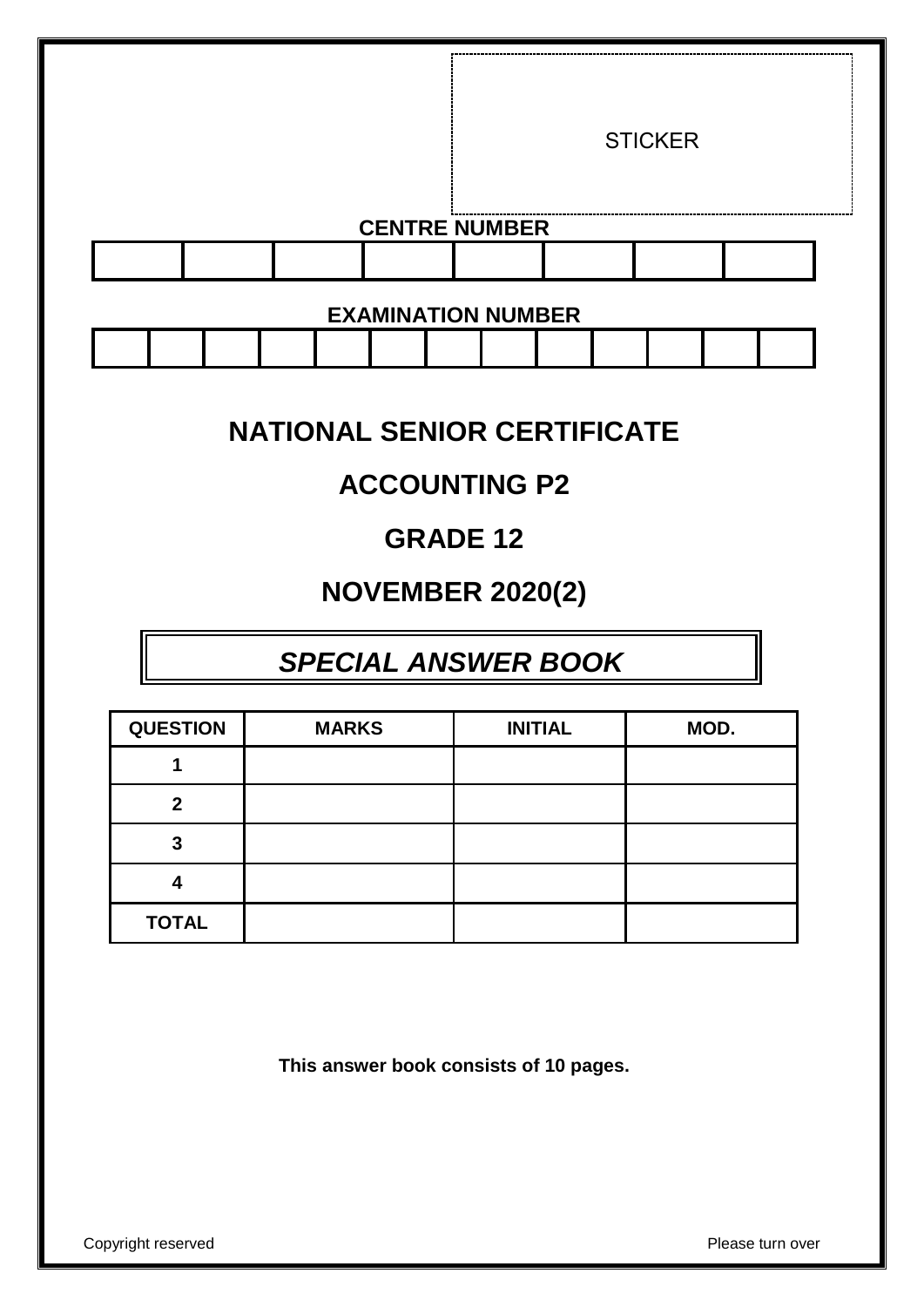## **1.1 VAT**

| 1.1.1 |     | <b>Workings</b> | <b>Answer</b> |
|-------|-----|-----------------|---------------|
|       | (a) |                 |               |
|       | (b) |                 |               |
|       | (c) |                 |               |
|       | (d) |                 |               |

| <b>Comment</b> | <b>Advice</b> |
|----------------|---------------|
|                |               |
|                |               |
|                |               |
|                |               |
|                |               |
|                |               |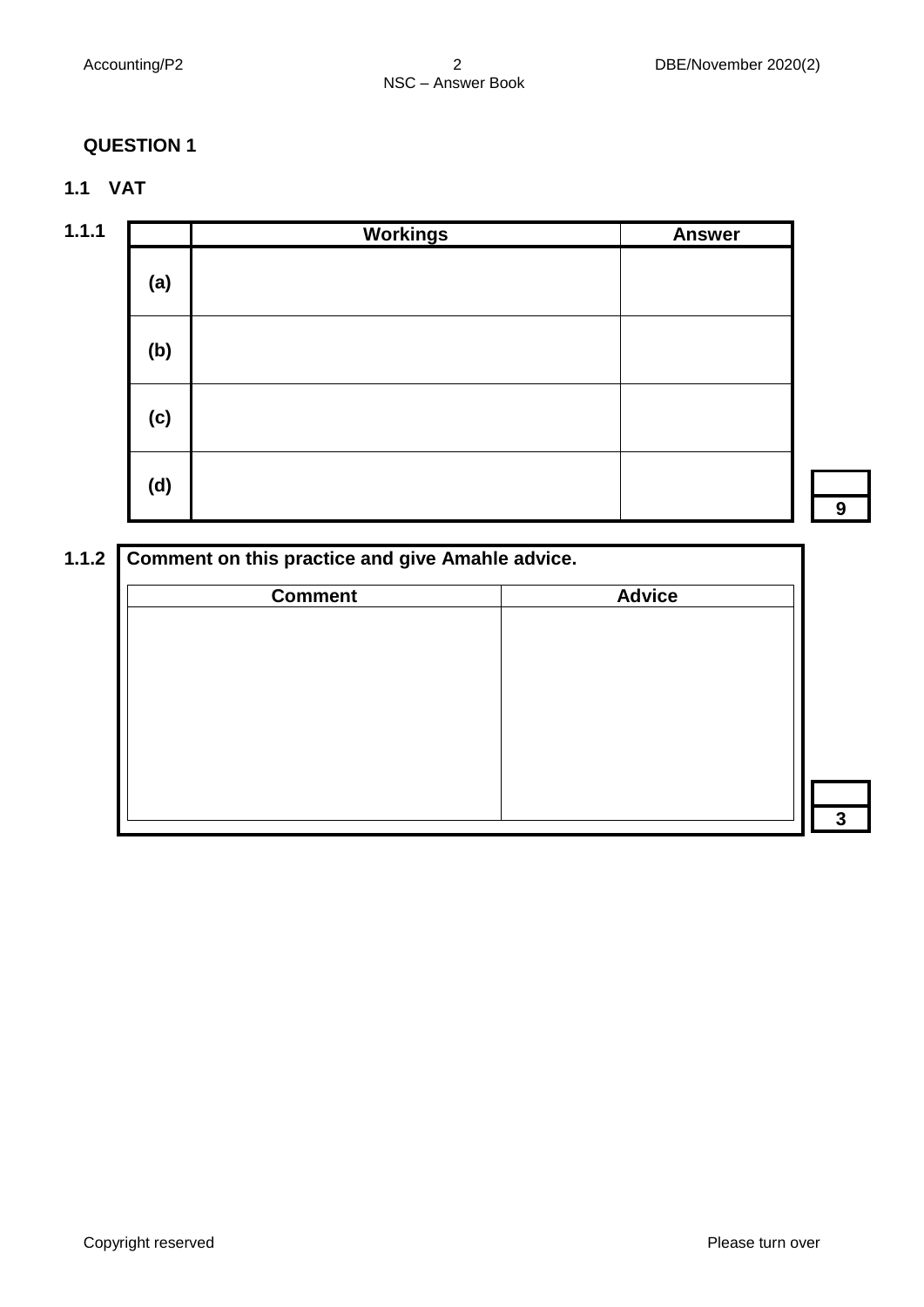## **1.2 CREDITORS' RECONCILIATION**

| 1.2.1 |                | <b>Creditors' Ledger</b><br><b>Account of Thembeka</b><br>Suppliers in the<br><b>Books of Ekasi Traders</b> | <b>Statement</b><br>of Account from<br><b>Thembeka Suppliers</b> |
|-------|----------------|-------------------------------------------------------------------------------------------------------------|------------------------------------------------------------------|
|       | <b>Balance</b> | 117 200                                                                                                     | 157 400                                                          |
|       | (a)            |                                                                                                             |                                                                  |
|       | (b)            |                                                                                                             |                                                                  |
|       | (c)            |                                                                                                             |                                                                  |
|       | (d)            |                                                                                                             |                                                                  |
|       | (e)            |                                                                                                             |                                                                  |
|       | (f)            |                                                                                                             |                                                                  |
|       |                |                                                                                                             |                                                                  |

**9**

|  | TWO points. |  |  | 1.2.2   What should the owner say to Bradley regarding this incident? Explain |  |  |
|--|-------------|--|--|-------------------------------------------------------------------------------|--|--|
|  |             |  |  |                                                                               |  |  |
|  |             |  |  |                                                                               |  |  |
|  |             |  |  |                                                                               |  |  |
|  |             |  |  |                                                                               |  |  |

| <b>TOTAL MARKS</b> |
|--------------------|
|                    |
| 25                 |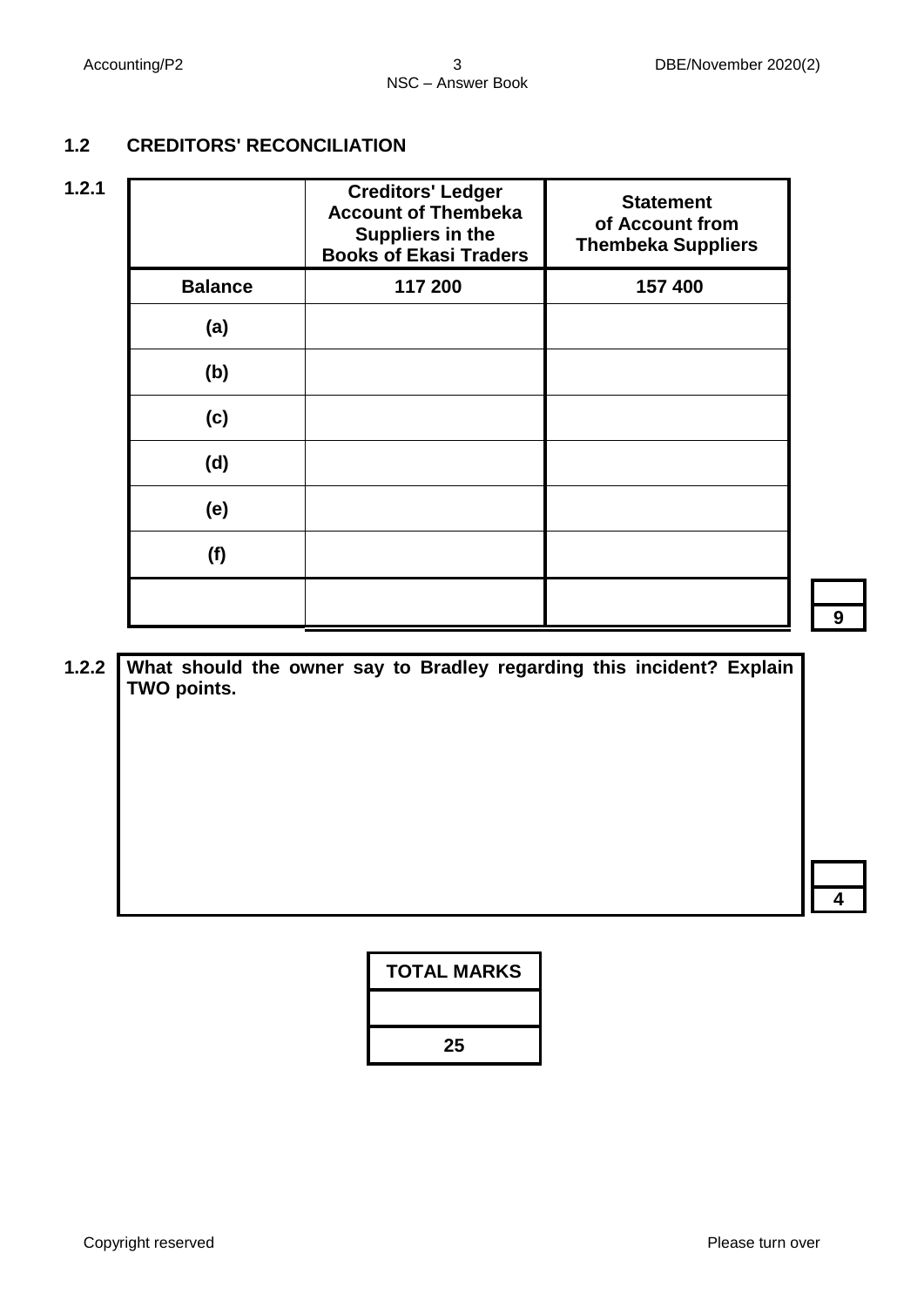### **2.1 PERFECT FIT MANUFACTURERS**

### **2.1.1 PRODUCTION COST STATEMENT FOR THE YEAR ENDED 28 FEBRUARY 2021**

| <b>Direct material cost</b>     |           |
|---------------------------------|-----------|
|                                 |           |
| <b>Prime cost</b>               | 2 550 000 |
| <b>Factory overhead cost</b>    |           |
|                                 |           |
| <b>Total manufacturing cost</b> |           |
|                                 |           |
|                                 |           |
| <b>Work-in-progress (end)</b>   |           |
| <b>Total cost of production</b> |           |

| <b>Workings</b>                         | <b>Answer</b> |
|-----------------------------------------|---------------|
|                                         |               |
|                                         |               |
|                                         |               |
|                                         |               |
|                                         |               |
|                                         |               |
|                                         |               |
|                                         |               |
| Calculate: Mark-up % achieved on shirts |               |
| <b>Workings</b>                         | <b>Answer</b> |
|                                         |               |
|                                         |               |
|                                         |               |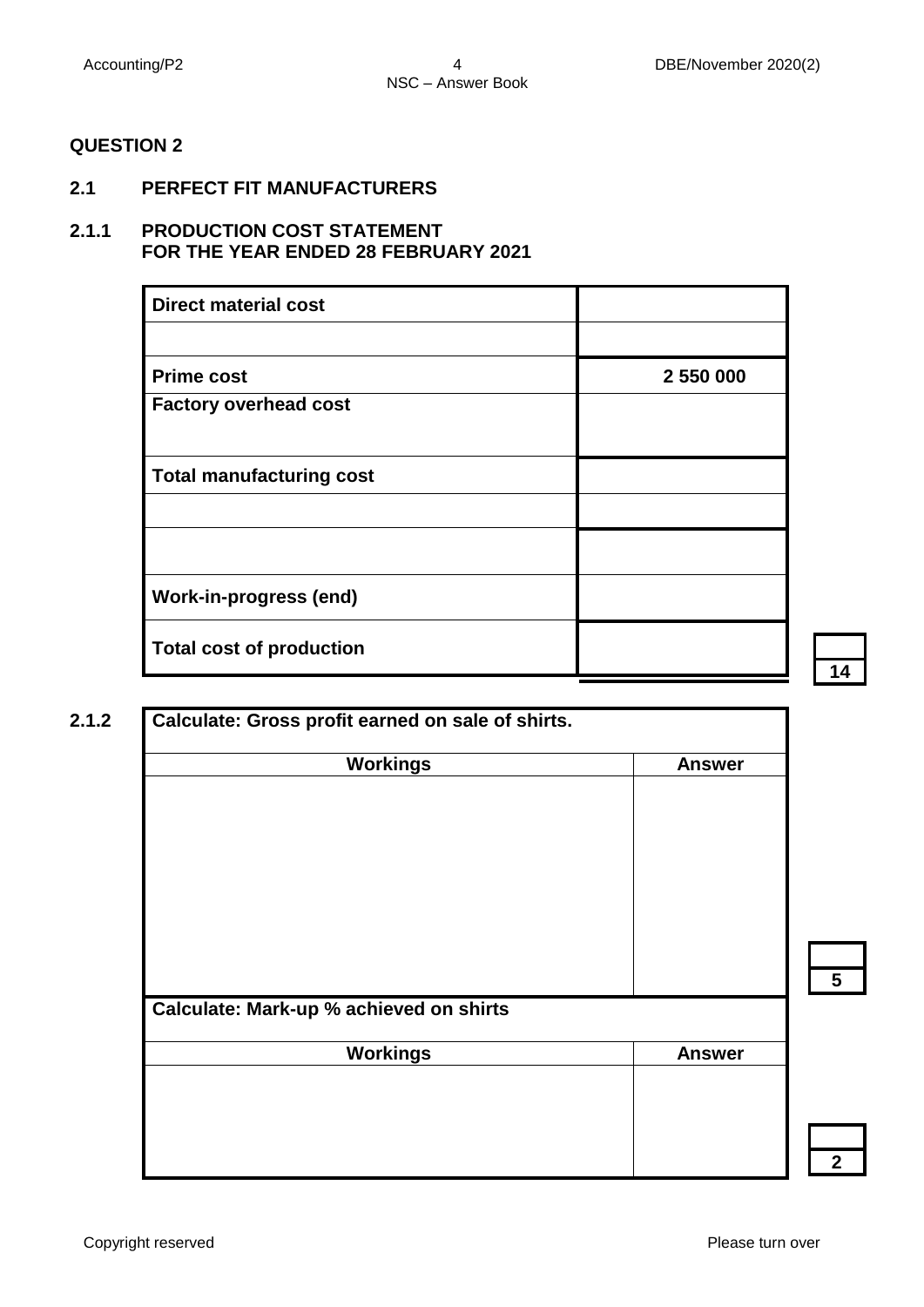#### **2.2 LEATHER MANUFACTURERS**

**PURSES:**

| 2.2.1 | 28 February 2021. | Calculate the break-even point for purses for the year ended |  |  |               |  |
|-------|-------------------|--------------------------------------------------------------|--|--|---------------|--|
|       |                   | <b>Workings</b>                                              |  |  | <b>Answer</b> |  |
|       |                   |                                                              |  |  |               |  |
|       |                   |                                                              |  |  |               |  |
|       |                   |                                                              |  |  |               |  |
|       |                   |                                                              |  |  |               |  |

**2.2.2 Comment on the level of production achieved and the break-even point for purses for 2021. Quote figures.** 

**2.2.3 Apart from inflation and wage increases, give TWO other possible reasons for the increase in the direct labour cost per unit for purses.**

**2.2.4 Give TWO reasons for the decrease in the direct material cost per unit for purses.**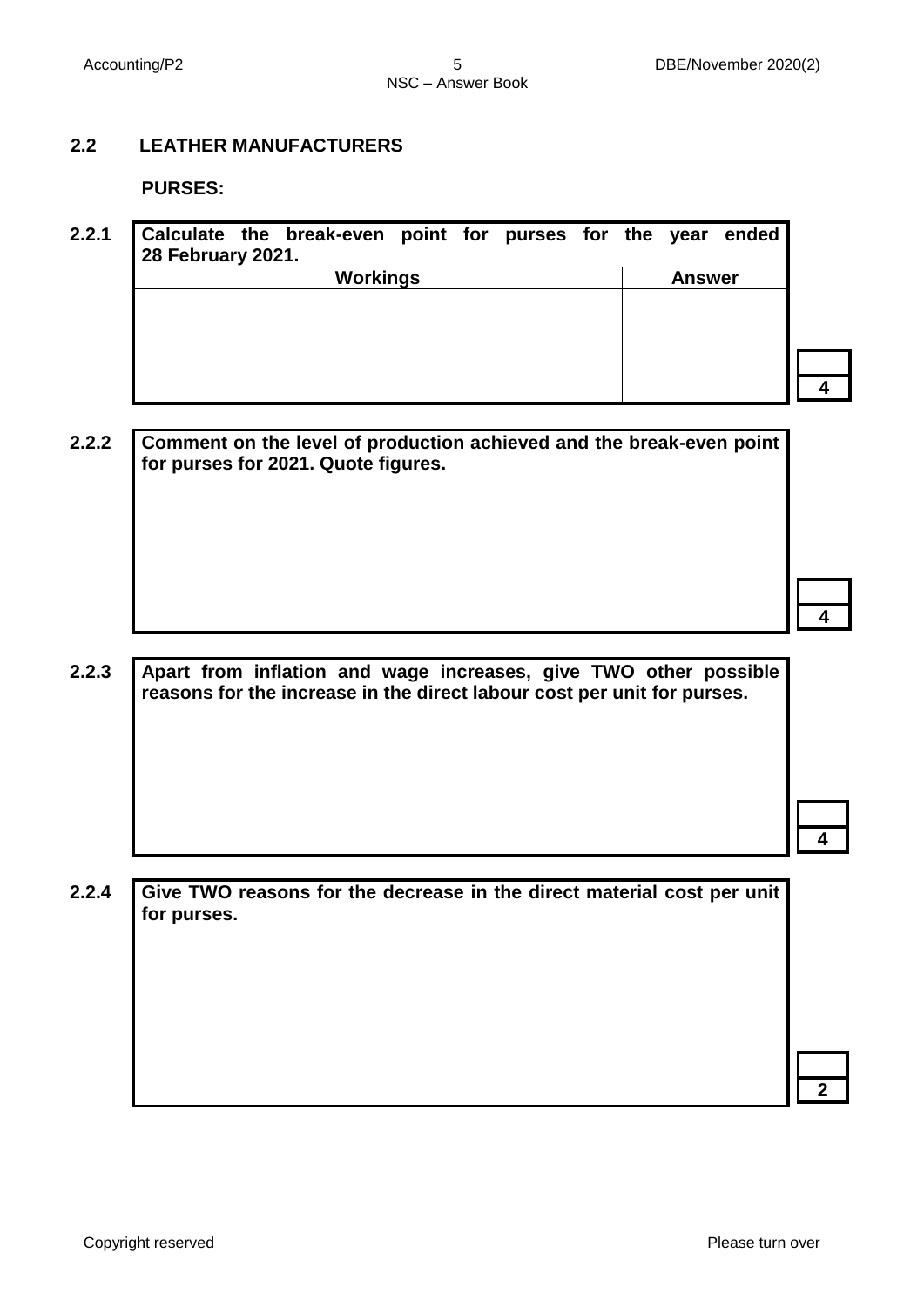#### **JACKETS:**

**2.2.5 Explain why the direct material cost per unit for jackets would probably increase if raw material were imported. State TWO points.**

> **Provide figures to prove that Tello was correct about the effect this decision would have on the cost of the jackets.**

> > **2**

**2**

**2.2.6 Calculate the % increase in the selling price of the jackets.**

- **2.2.7 Explain the impact of the increase in the selling price of jackets on the sales and profit. Quote figures or calculations.**
- **4**

**2.2.8 Tello wants to increase profits on jackets by an additional R250 000 in the next financial year. Assuming the cost structure remains the same, calculate the total number of additional units he must produce to achieve this target.**

| Workings | <b>Answer</b> |
|----------|---------------|
|          |               |
|          |               |
|          |               |
|          |               |
|          |               |
|          |               |



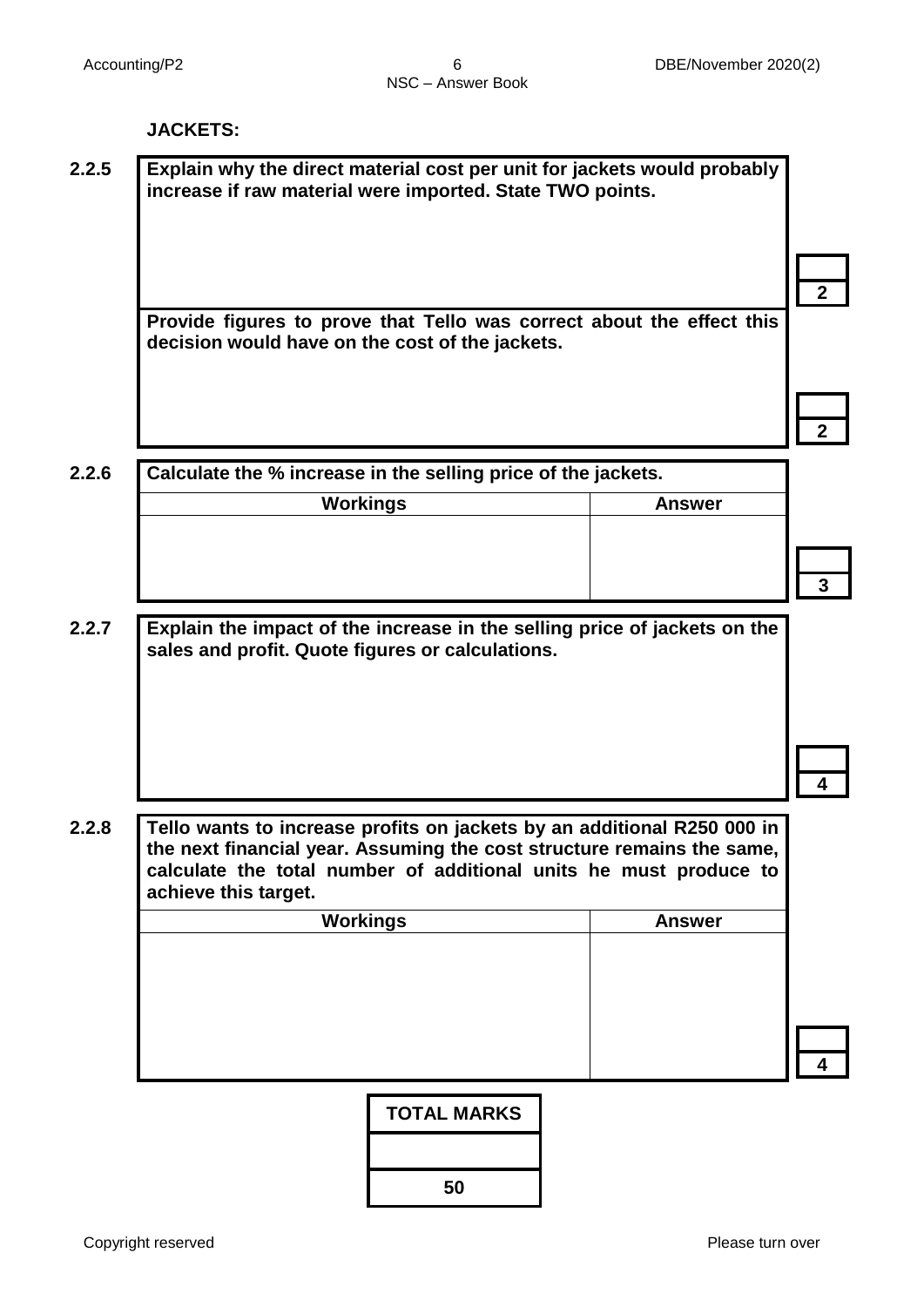## **3.1 DEBTORS' COLLECTION SCHEDULE FOR MARCH TO MAY 2021**

| <b>MONTHS</b>   | <b>CREDIT SALES</b><br>R | <b>MARCH</b><br>R | <b>APRIL</b><br>R | <b>MAY</b><br>R |   |
|-----------------|--------------------------|-------------------|-------------------|-----------------|---|
| January         | 204 750                  | 16 380            |                   |                 |   |
| <b>February</b> | 250 250                  | 125 125           | 20 0 20           |                 |   |
| <b>March</b>    | 364 000                  | 136 864           | 182 000           |                 |   |
| <b>April</b>    | 409 500                  |                   | 153 972           |                 |   |
| <b>May</b>      |                          |                   |                   |                 |   |
|                 |                          | 278 369           | 335 992           |                 | 9 |

## **3.2 AMOUNTS FOR CASH BUDGET**

|     | <b>Workings</b>                    | <b>Amount</b> |
|-----|------------------------------------|---------------|
| (a) | <b>Cash sales for April</b>        |               |
| (b) | Increase in Ioan from Janet Bloom  |               |
| (c) | <b>Salaries for April 2021</b>     |               |
| (d) | <b>Rent expense for March 2021</b> |               |

**3.3 Explain the decisions that the directors took regarding the budgeted and actual expenditure for advertising in May 2021. Quote figures or calculations.**

**4**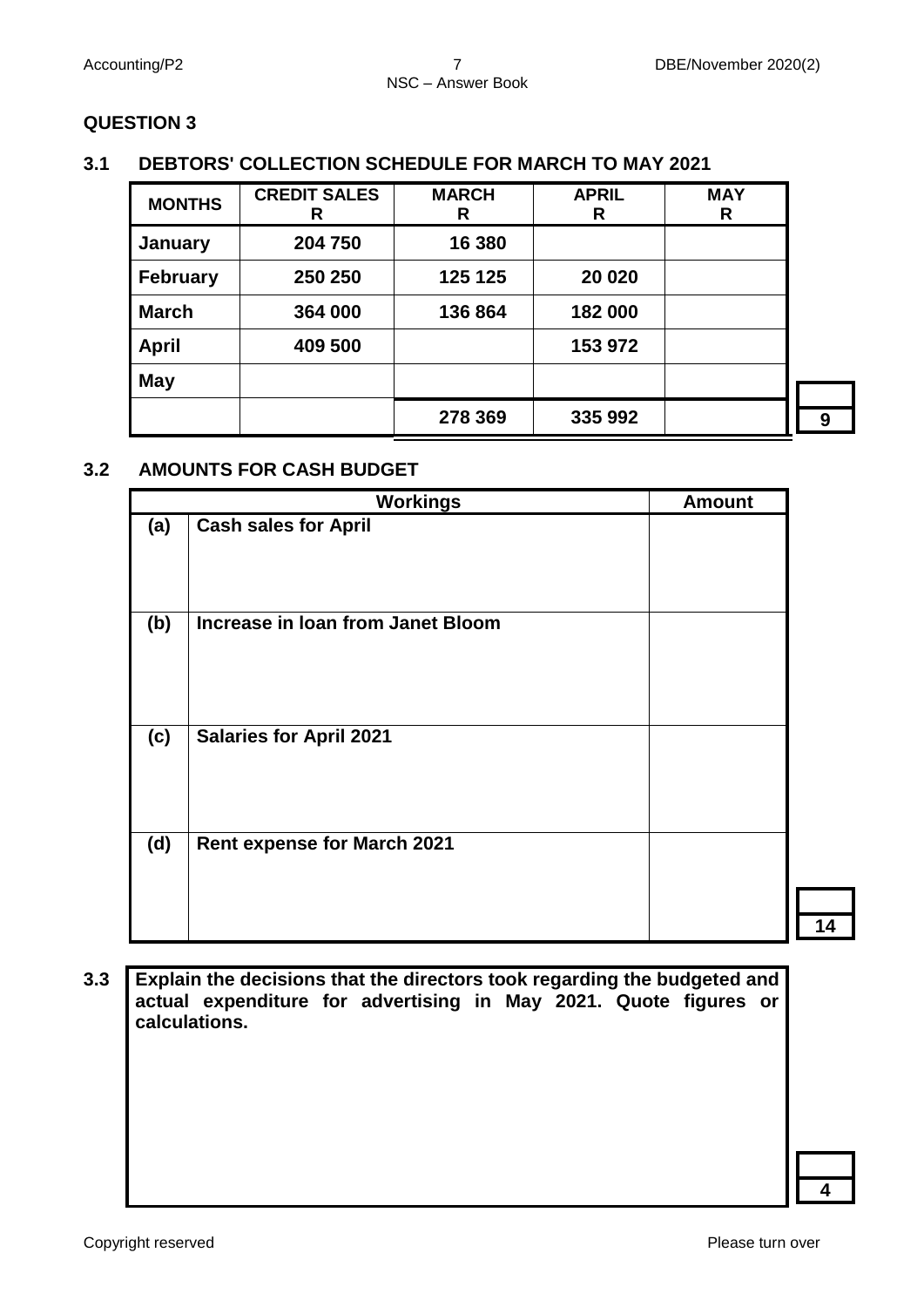**The directors ask you for a report on the effect that the advertising decisions have actually had on customers and sales in May 2021.**

| Provide TWO points that you would include in your report. Quote |  |  |  |  |  |
|-----------------------------------------------------------------|--|--|--|--|--|
| figures or calculations.                                        |  |  |  |  |  |

**Explain how the decline in the national economy has affected the average amount that customers spent in May 2021. Quote figures.**

**Comment on whether the consumable stores have been well controlled or not. Quote figures or calculations.**

**3.4 Calculate the reduction in the area rented (in square metres). Workings Answer**

**4**

**4**

**3**

**3**

**TOTAL MARKS**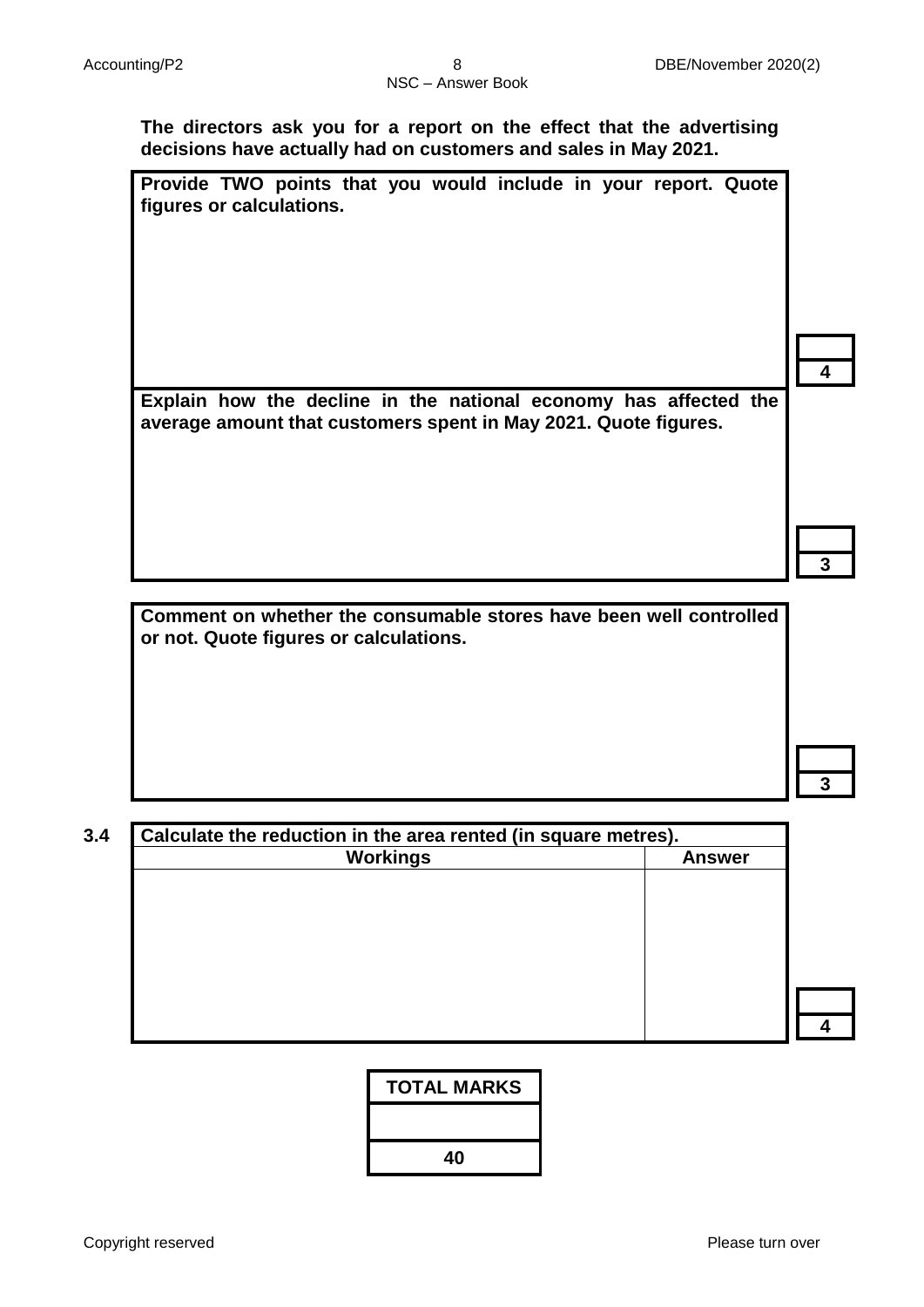**4.1**

| 4.1.1 |  |  |
|-------|--|--|
| 4.1.2 |  |  |
| 4.1.3 |  |  |
| 4.1.4 |  |  |
|       |  |  |

#### **4.2 LOTUS ACCESSORIES**

| Calculate: Value of closing stock for gas lamps (using FIFO)                  |               |
|-------------------------------------------------------------------------------|---------------|
| <b>Workings</b>                                                               | <b>Answer</b> |
|                                                                               |               |
|                                                                               |               |
|                                                                               |               |
|                                                                               |               |
|                                                                               |               |
|                                                                               |               |
|                                                                               |               |
|                                                                               |               |
|                                                                               |               |
|                                                                               | <b>Answer</b> |
| <b>Workings</b>                                                               |               |
|                                                                               |               |
|                                                                               |               |
|                                                                               |               |
| Calculate: Stockholding period in days for gas lamps (using closing<br>stock) |               |
|                                                                               |               |

**4.2.2 Alex suspects that the stock of gas lamps are not well controlled. Calculate the number of gas lamps missing.**

|       | Calculate the number of yas lamps impoing.                                                |  |  |  |  |  |
|-------|-------------------------------------------------------------------------------------------|--|--|--|--|--|
|       | <b>Workings</b><br><b>Answer</b>                                                          |  |  |  |  |  |
|       |                                                                                           |  |  |  |  |  |
|       |                                                                                           |  |  |  |  |  |
| 4.2.3 | What should Alex say to his brother when dealing with this matter?<br>Provide TWO points. |  |  |  |  |  |
|       |                                                                                           |  |  |  |  |  |
|       |                                                                                           |  |  |  |  |  |